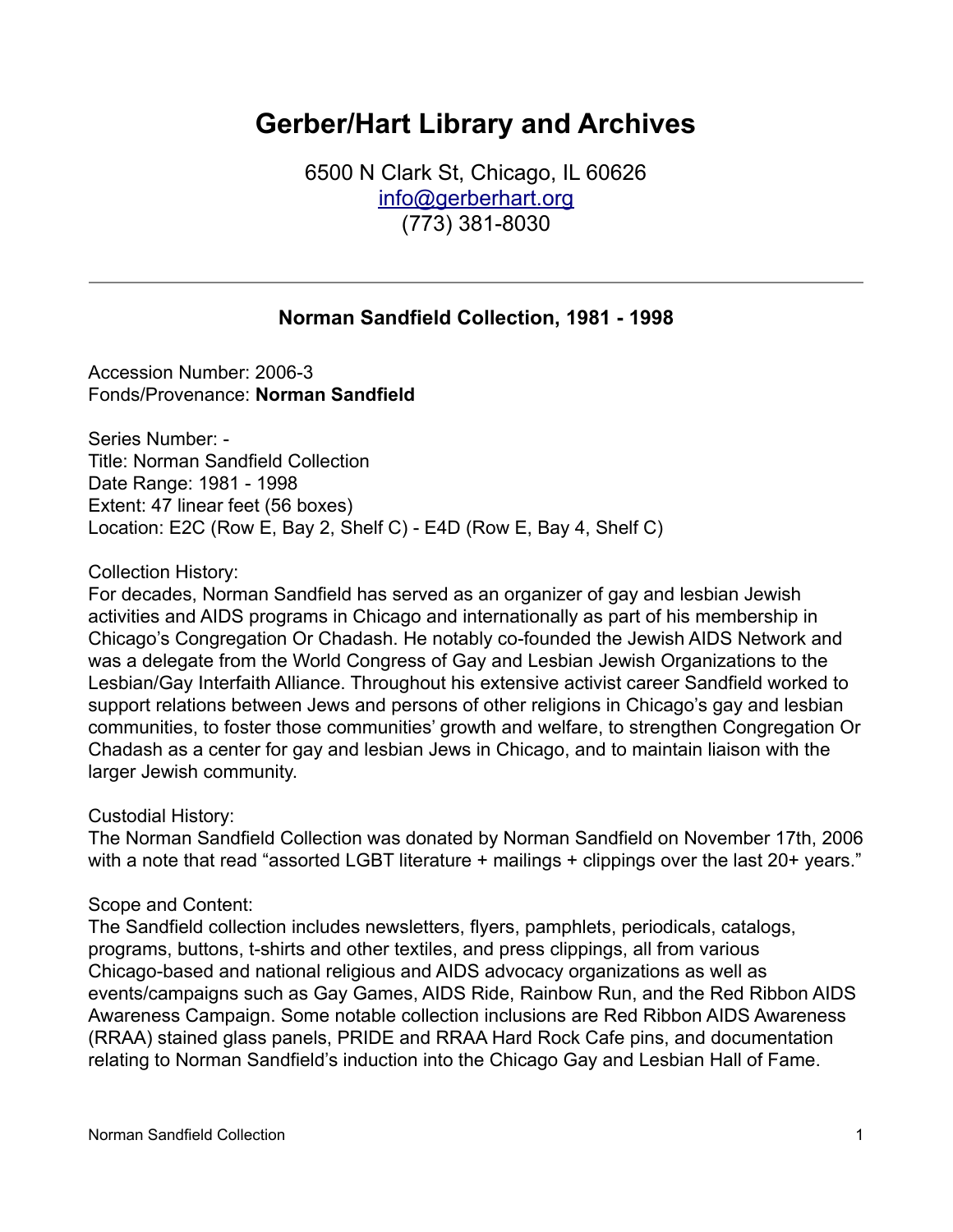## Arrangement:

The collection is partially processed and currently arranged into 56 total boxes. Processed documents and artifacts have been sorted into 10 series (thus far) which include broad themes (like "personal items" or "miscellaneous documents"), but also more specific series that encompass documents and artifacts from campaigns/organizations (like "Congregation Or Chadash" or "Gay Games"). When the collection is completely processed, researchers can expect to see information such as series' contents, date ranges, separations, and linear feet totals to be updated.

Series:

1 Personal | Date Range: TBD

2 Physical Artifacts | Date Range: TBD

3 Documents (Miscellaneous) | Date Range: TBD

4 Organizations | Date Range: TBD

5 Gay Games | Date Range: TBD

- 6 Red Ribbon Aids Awareness (RRAA) | Date Range: TBD
- 7 Judaism (General) | Date Range: TBD

8 Congregation Or Chadash | Date Range: TBD

9 Gay and Lesbian Hall of Fame | Date Range: TBD

10 Duplicates | Date Range: TBD

Container List:

Series/File List:

- **0. Finding Aid**
- **1. PERSONAL**

 $1.01 -$ 

# **2. PHYSICAL ARTIFACTS**

- 2.01 "[5] T-Shirts"
- 2.02 "[7] PRIDE wearables (Hats, accessories)"
- 2.03 "[8] Decorative items (stickers, cards, mugs, etc.)"
- 2.04 "[9] Hard Rock Cafe Pints (PRIDE, Red Ribbon)"

# **3. DOCUMENTS (MISCELLANEOUS)**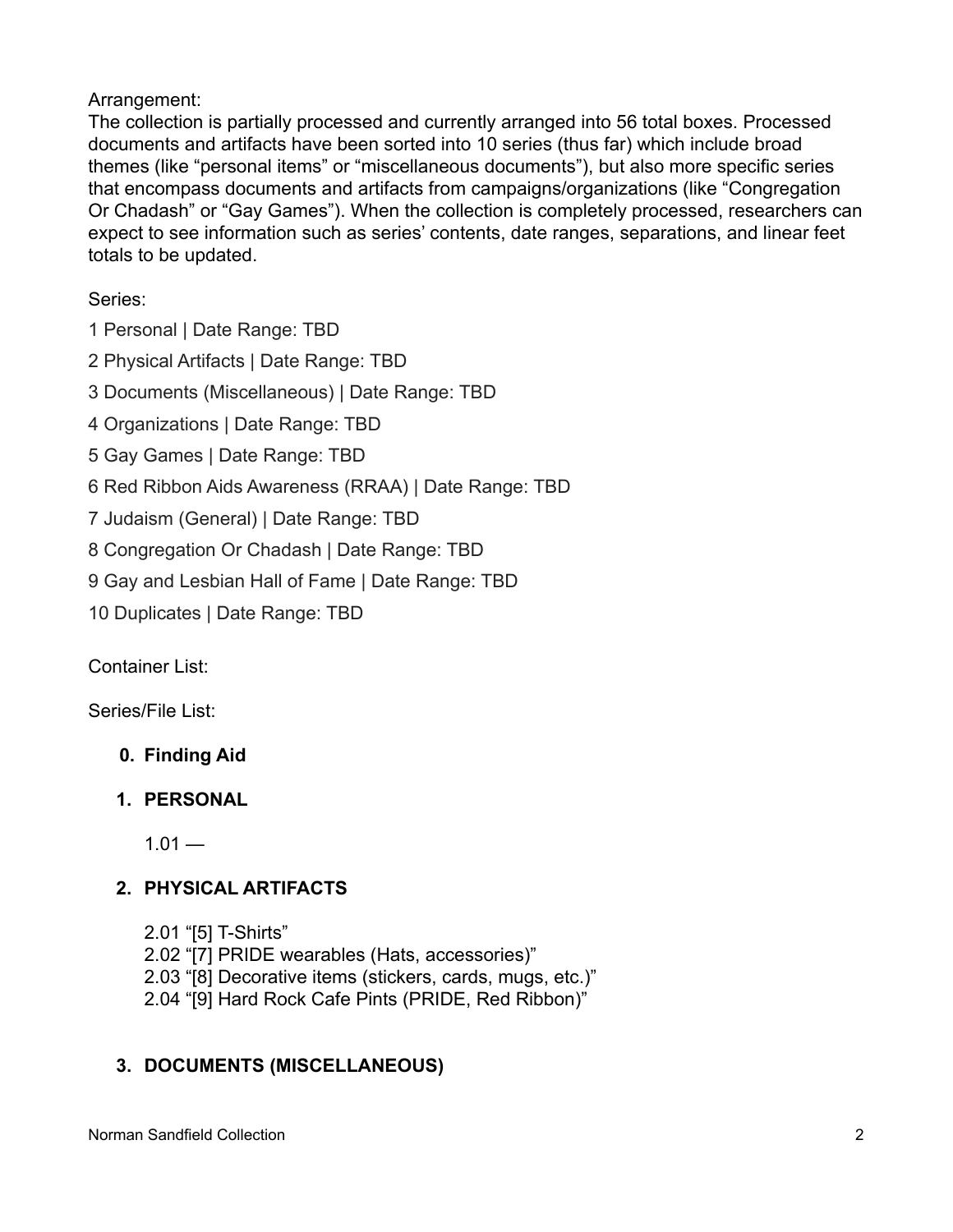$3.01 -$ 

#### **4. ORGANIZATIONS**

4.01 "[16] Rainbow Run"

4.02 "[17] Aids Ride (Textiles)"

4.03 "[18] Jewish Aids Network Chicago (JAN-C)"

#### **5. GAY GAMES**

5.01 "[1] Gay Games I - IV" 5.02 "[2] Gay Games V - IX | Outgames I" 5.03 "[3] Gay Games VII 1 of 2" 5.04 "[4] Gay Games VII 2 of 2" 5.05 [To be processed] "Gay Games"

## **6. RED RIBBON AIDS AWARENESS (RRAA)**

6.01 "[11] RRAA Textiles" 6.02 "[12] RRAA Pins and Jewelry" 6.03 [Oversized] "Stained Glass" 6.04 "[13] RRAA Stamps and Phone Cards" 6.05 "[14] [RRAA Miscellaneous Documents] 6.06 "[15] RRAA (Miscellaneous)"

## **7. JUDAISM (GENERAL)**

7.01 "[19] LGBTQ - Jewish"

#### **8. CONGREGATION OR CHADASH**

8.01 "[20] Or Chadash" 8.02 "[21] Or Chadash Newsletters" 8.03 "[22] Or Chadash Textiles" 8.04 "[34] Or Chadash – Archives"

#### **9. GAY AND LESBIAN HALL OF FAME**

9.01 "[46] Gay and Lesbian Hall of Fame"

#### **10. Duplicates**

10.01 "Pins (Duplicates)" 10.02 "Buttons (Duplicates) [1 of 2]"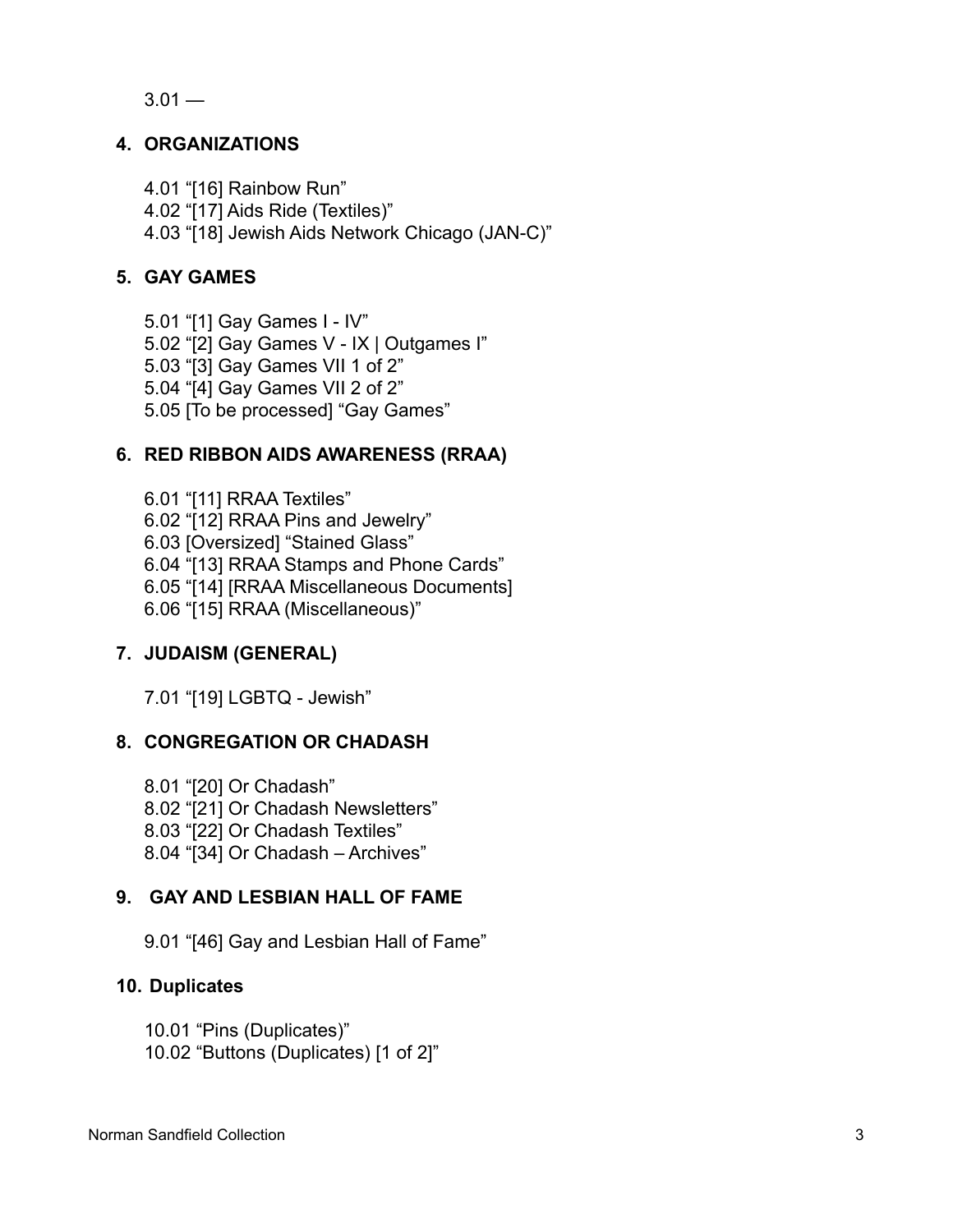10.03 "Buttons (Duplicates) [2 of 2]" 10.03 "T-Shirts (Duplicates)" 10.04 "Duplicates (General) [1 of 2]" 10.05 "Duplicates (General) [2 of 2]"

Separations: None.

Restrictions: No donor restriction. Standard restrictions apply (see G/H "Confidentiality Agreement" for archives use).

Related Fonds/Series: Chicago Gay and Lesbian Hall of Fame records Congregation Or Chadash records

Subject Headings: AIDS activists Homosexuality--Religious aspects--Judaism Homosexuality--Social aspects Homosexuality--Societies, etc Judaism and international relations Judaism–Reform movement Judaism--Social aspects Judaism--Societies, etc. LGBT pride celebrations

Preferred Citation: [Identification of item], Norman Sandfield Collection, Gerber/Hart Library and Archives, Chicago, Illinois

Language: English

Repository: Gerber/Hart Library and Archives

Processed by: Whit Sadusky, Archivist; 08 January 2022

Note(s): *The Norman Sandfield Collection is one of the largest holdings at Gerber/Hart. This Finding Aid is being published in an effort to allow for a higher level of immediate accessibility towards this vastly important and diverse collection. The Finding Aid is in flux as of January,*